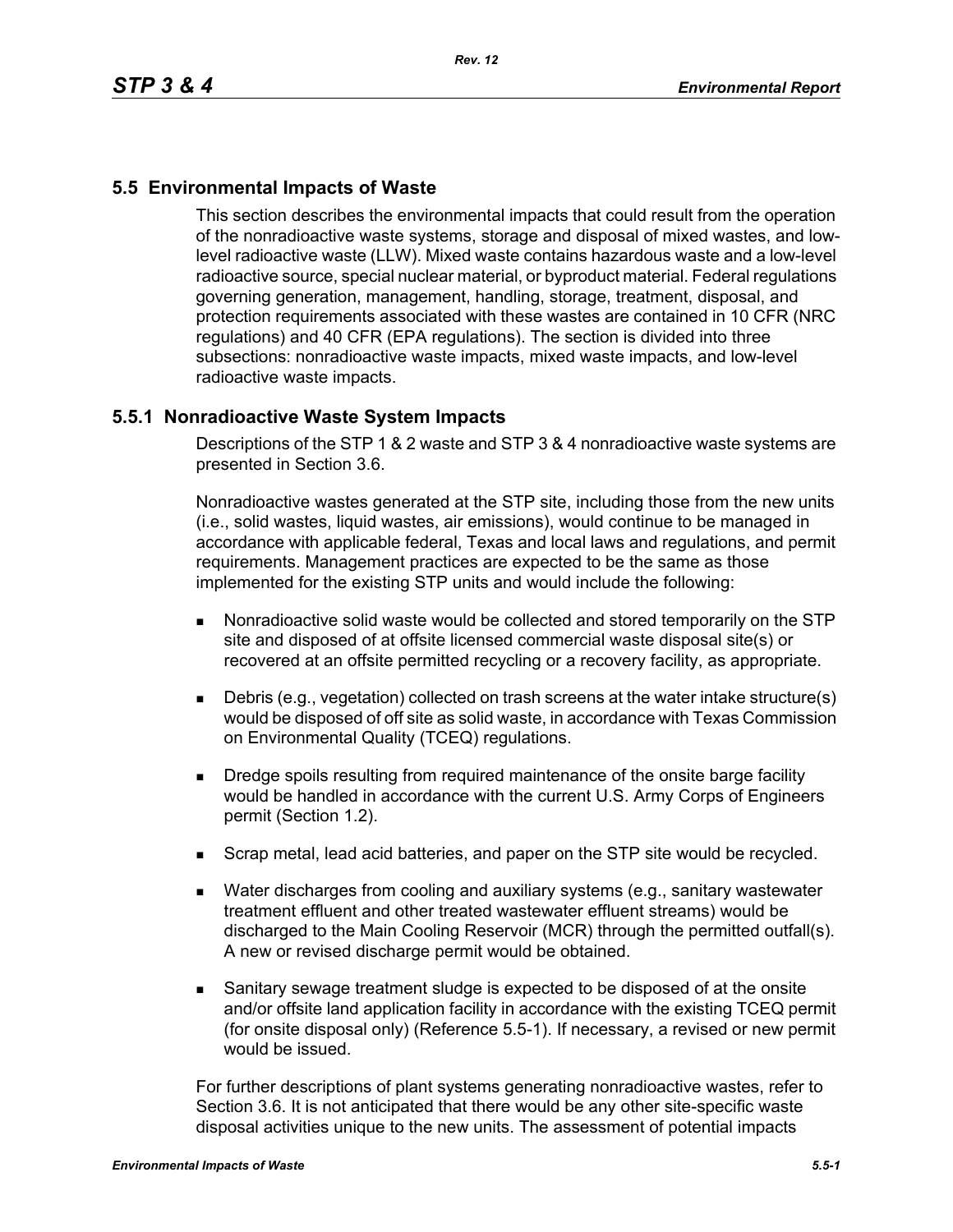resulting from the discharge of nonradioactive wastes is presented in the following subsections.

## **5.5.1.1 Impacts of Discharges to Water**

Nonradioactive waste water discharges to surface water would increase as a result of several aspects of STP 3 & 4 operation, such as additional cooling water system blowdown, permitted wastewater from the new units' auxiliary systems, and storm water runoff from new impervious surfaces. Table 3.6-1 lists possible water treatment chemicals that would be used for the new units, based on current usage for STP 1 & 2. As discussed in Section 3.6, sanitary and other waste water effluents discharge to the MCR though TCEQ permitted outfalls, subject to constituent permitted levels summarized in Table 3.6-2. Ambient or baseline water quality conditions are discussed in Section 2.3.3. There is one discharge outfall from the MCR (blowdown line) that releases water from the MCR to the Colorado River. Concentrations of constituents in MCR blowdown would be minimal or undetectable in the Colorado River. Smaller volume discharges associated with plant auxiliary systems would be discharged in accordance with the applicable TCEQ water quality standards. Therefore, potential impacts from constituents in the cooling water and plant auxiliary system discharges from the new units would be SMALL.

STPNOC will need to revise the existing Storm Water Pollution Prevention Plan (SWPPP), which prevents or minimizes the discharge of harmful quantities of pollutants with the storm water discharge, to reflect the addition of new paved areas and facilities and changes in drainage patterns. The impacts of the addition of impervious surfaces are expected to be negligible because Best Management Practices initiated through STPNOC's Stormwater Pollution Prevention Plan will be employed to control storm water runoff. Impacts from increases in volume or pollutants in the storm water discharge will be SMALL and will not warrant mitigation.

## **5.5.1.1.1 Sanitary Waste**

Sanitary waste will be collected in an onsite sewage treatment plant, the design of which will meet the requirements of the Texas Pollutant Discharge Elimination System (TPDES) effluent standards, specifically a biochemical oxygen demand (BOD) of 20 mg/l (daily average)/45 mg/l (daily maximum), a minimum residual chlorine requirement of 1 mg/l after a 20-minute detention, and a total suspended solids (TSS) concentration of 20 mg/l (daily average)/45 mg/l (daily maximum) (Reference 5.5-2). The wastewater treatment generated sludge would be disposed of at onsite or offsite facilities. A revised or new permit would be submitted to TCEQ for any additional discharges, if necessary (Reference 5.5-2).

It should be noted that as discussed in Section 5.5.1.1, the MCR ultimately discharges to the Colorado River at one effluent discharge point. The large volume of water available for mixing contained in the MCR, and STP's adherence to effluent discharge limitations, will result in an insignificant buildup of BOD or other sewage constituents. Therefore, based on the TCEQ effluent limit standards and the dilution provided by MCR, potential impacts associated with increases in sanitary waste from the operation of the new units will be SMALL and will not warrant mitigation.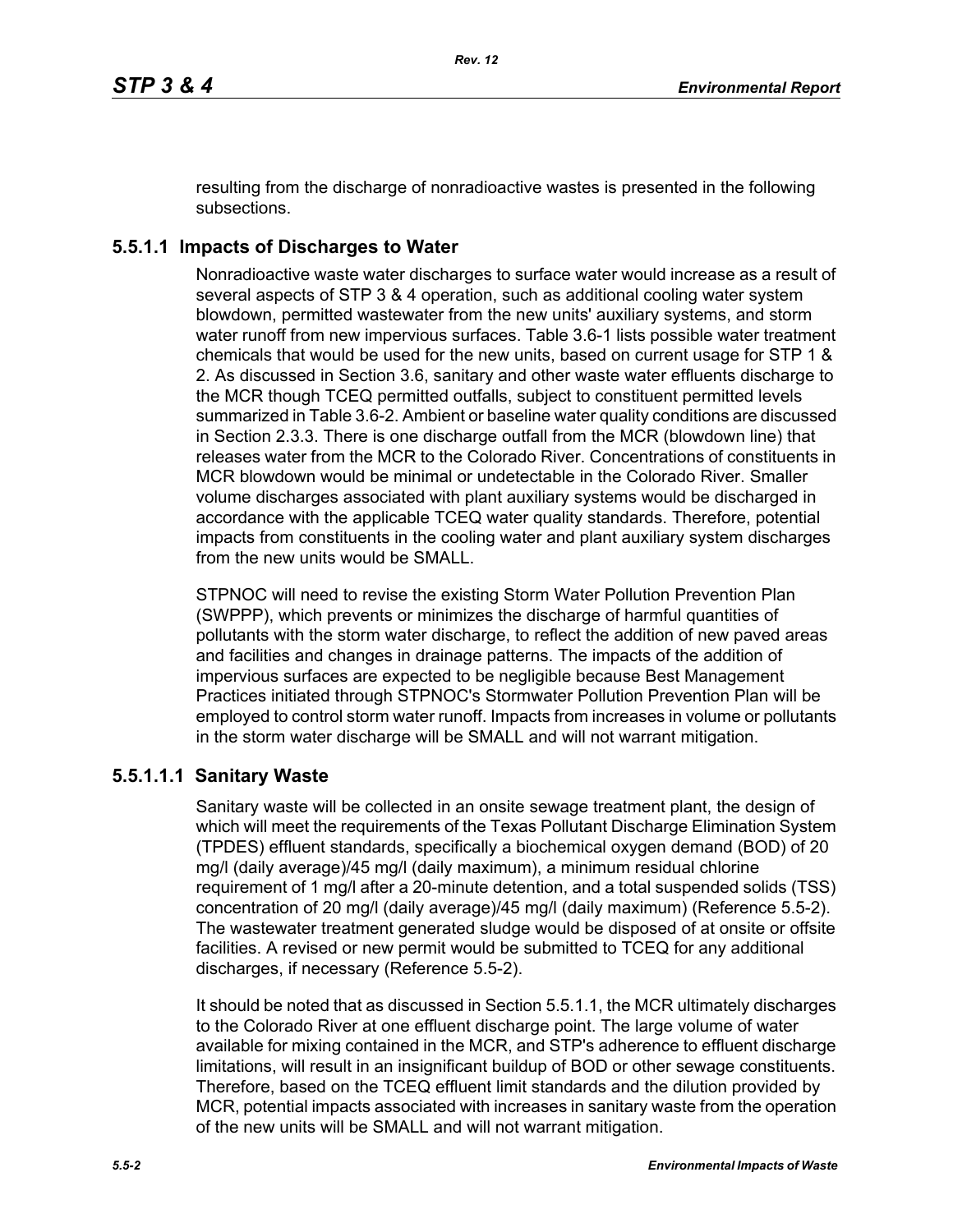# **5.5.1.2 Impacts of Discharges to Land**

Operation of the new units would result in an increase in the total volume of solid waste generated at the STP site. The types of solid waste generated were discussed in Section 3.6.3.5. However, it is anticipated there would be no fundamental change in the characteristics of these wastes or the way they are currently managed at STP 1 & 2. All applicable federal, Texas, and local requirements and standards would be met with regard to handling, transportation, and offsite land disposal of the solid waste at licensed facilities. Any waste disposed of onsite (e.g., sludge) would be in accordance with a revised or current TCEQ Permit (Reference 5.5-1). Current land application permit requirements address location of the land application area with respect to water supply (ground and surface) and other water conveyance structures (e.g., irrigation channels). The land application permit further addresses soil and water table requirements, both of which would be satisfied by STPNOC if a new or revised land application permit would be necessary. Restoration of the land application areas, if necessary, would follow applicable TCEQ guidelines.

Any necessary dredging activities, and the resulting stockpiling and/or disposal of the dredged material, would be addressed in a new/revised permit (i.e., U.S. Army Corps of Engineers permit) as discussed in Section 1.2.

STPNOC has recycling and waste minimization programs in place. Approximately 70% of all nonradioactive solid waste is recycled. Nonradioactive solid waste at STP 3 & 4 would be reused or recycled according to current STPNOC policies to the extent practicable. Solid wastes appropriate for recycling or recovery (e.g., used oil, antifreeze, scrap metal, paper) would be managed through the use of approved and appropriately licensed contractors. Nonradioactive solid waste destined for offsite land disposal would be disposed of at approved and licensed offsite commercial waste disposal site(s). Therefore, potential impacts from land disposal of nonradioactive solid wastes, including onsite sludge, would be SMALL and will not warrant mitigation.

## **5.5.1.3 Impacts of Discharges to Air**

Operation of the new units would increase small amounts of gaseous emissions to the air, primarily from equipment associated with plant auxiliary systems (e.g., diesel engines, combustion turbines, diesel-driven fire pumps). These emissions are intermittent since they are associated with backup-type systems. Projected emissions from the diesel-fueled equipment are provided in Table 3.6-3. Cooling tower impacts on terrestrial ecosystems are addressed in Section 5.3.3.2.

Air emission sources associated with the new units will be managed in accordance with federal, Texas, and local air quality control laws and regulations. Several requirements for air permits (permits by rule) have been issued to STPNOC by TCEQ. For example, a permit by rule authorization has been issued to STPNOC for backup and emergency equipment (Reference 5.5-3). Based on the amount of potential air emissions, and the intermittent nature of the potential emissions, impacts to air quality would be SMALL and will not warrant mitigation.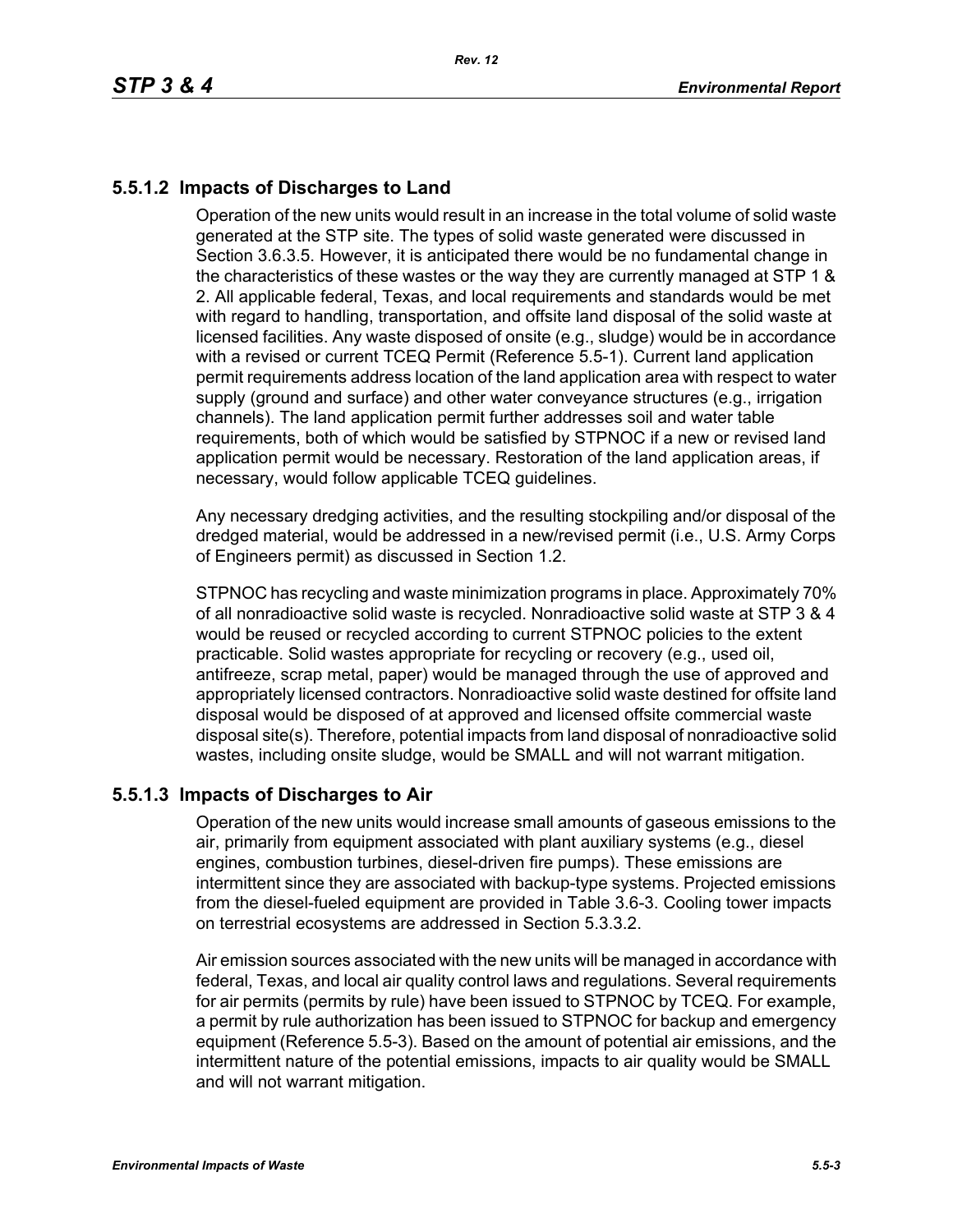### **5.5.2 Mixed Waste Impacts**

The term ''mixed waste'' refers specifically to waste that is regulated as both radioactive waste and hazardous waste. Radioactive materials at nuclear power plants are regulated by the NRC under the Atomic Energy Act (AEA 1954). Hazardous wastes are regulated by the state of Texas, which is an EPA-authorized state (a state authorized by the EPA to regulate those portions of the federal act) under the Resource Conservation and Recovery Act of 1976 (RCRA).

Mixed waste generated on site is assessed based on the following laws and regulations. The radioactive component of mixed waste must satisfy the definition of Low Level Waste (LLW) in the Low-Level Radioactive Waste Policy Amendments Act (LLRWPAA) of 1985. The hazardous component must exhibit at least one of the hazardous waste characteristics identified in 40 CFR 261, Subpart C, or be listed as a hazardous waste under 40 CFR 261, Subpart D. Entities that generate, treat, store, or dispose of mixed wastes are subject to the requirements of the Atomic Energy Act, the Solid Waste Disposal Act of 1965, as amended by the RCRA in 1976, and the Hazardous and Solid Waste Amendments, which amended the RCRA in 1984. The federal agencies responsible for ensuring compliance with these statutes are the NRC and the EPA.

#### **5.5.2.1 Plant Systems Producing Mixed Waste**

Mixed waste contains hazardous waste and a low-level radioactive source, special nuclear material, or byproduct material. A 1990 survey by the NRC identifies the following types of mixed low-level waste at reactor facilities (Reference 5.5-4):

- Waste oil from pumps and other equipment
- Chlorinated fluorocarbons (CFC) resulting from cleaning, refrigeration, degreasing, and decontamination activities
- **Dreamic solvents, reagents, compounds, and associated materials such as rags** and wipes
- Metals such as lead from shielding applications and chromium from solutions and acids
- Metal-contaminated organic sludge and other chemicals
- Aqueous corrosives consisting of organic and inorganic acids

Nuclear power plants are not large generators of mixed waste. Proper chemical handling techniques and pre-job planning ensures that only small quantities of mixed waste will be generated by STP 3 & 4. The specific types and quantities of mixed waste that could be generated in new operating reactors are not available. However, each Advanced Boiling Water Reactor (ABWR) is estimated to generate a maximum of approximately 474 m<sup>3</sup> per year (948 m<sup>3</sup> for two units - shipped) of solid LLW (Table 3.5-12). The two existing STP units generate approximately 530  $m<sup>3</sup>$  annually of LLW (Table 2.9-1). Each reactor is estimated to produce approximately 0.5  $\mathrm{m}^3$ /year of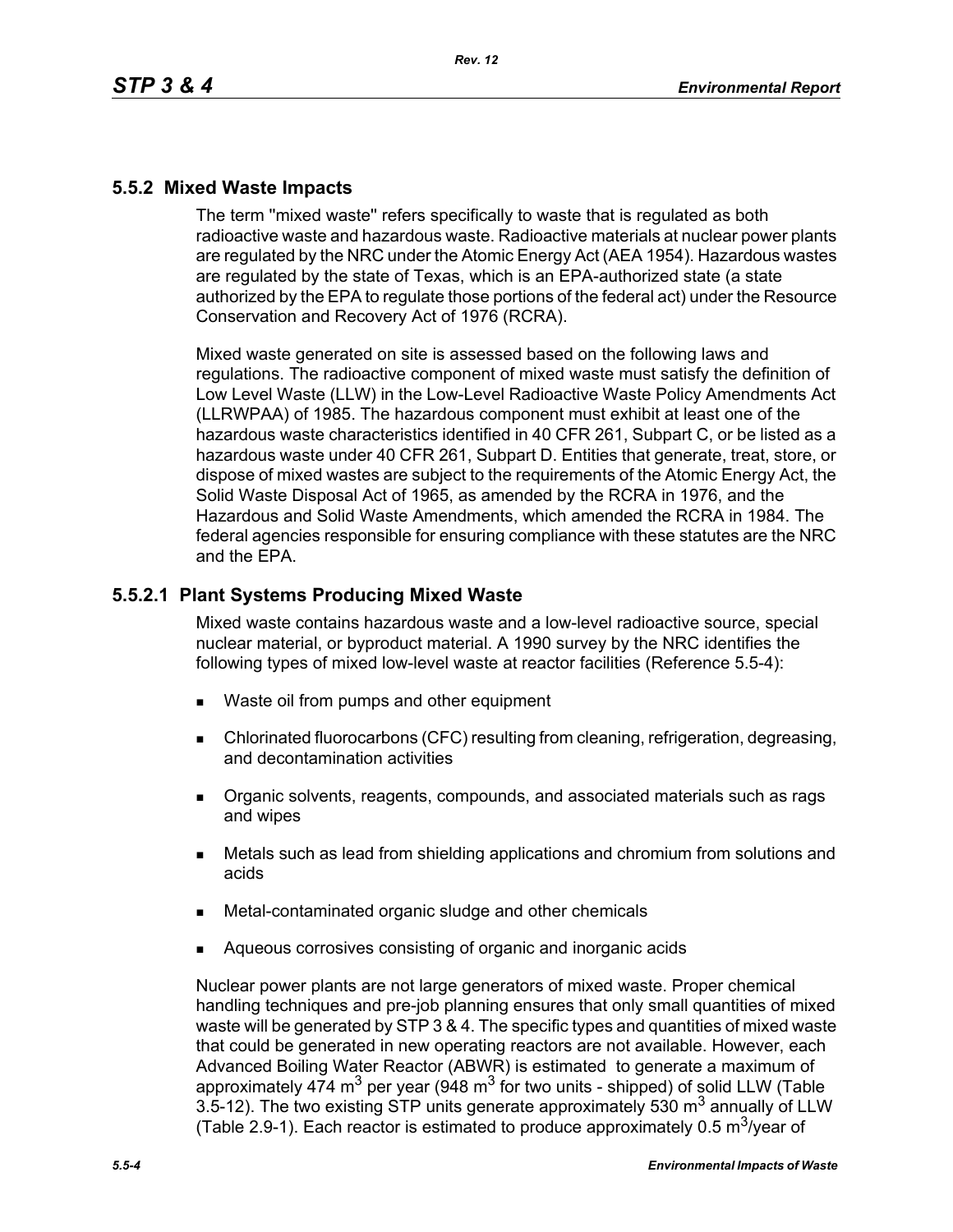mixed waste. However, the volume will more likely be zero, based on the current waste minimization practices used at the STP site which have resulted in no mixed waste generation over the past 5 years. STPNOC would manage mixed wastes generated at the new units in accordance with existing plant programs.

### **5.5.2.2 Mixed Waste Storage and Disposal Plans**

The volume of mixed waste could be reduced or eliminated by one or more of the following treatments before disposal: decay, stabilization, neutralization, filtration, or chemical or thermal destruction by an offsite vendor.

Some small quantities of mixed waste, if generated, would be temporarily stored on site due to the lack of treatment options or disposal sites, if necessary. For this reason, impacts resulting from occupational exposure to chemical hazards and radiological doses could be higher than otherwise expected. Occupational chemical and radiological exposures could occur during the testing of mixed wastes to determine if the constituents are chemically hazardous. In those cases, appropriate hazardous chemical control and radiological control measures would be applied.

#### **5.5.2.3 Environmental Impacts**

If mixed wastes are generated, minimal environmental impacts would result from storage or shipment of the mixed wastes. In the event of a mixed waste spill, emergency operating procedures (EOPs) would be implemented to limit any onsite impacts, in accordance with the STPEGS Integrated Spill Contingency Plan, which will be updated to reflect STP 3 & 4. In the event of a spill, properly trained emergency response personnel would maintain a current facility inventory on the types of waste, volumes, locations, hazards, control measures, and precautionary measures to be taken.

Generation and temporary storage of mixed waste can expose workers to hazards associated with the chemical component(s) of the mixed waste matrix from potential leaks and spills. STPNOC will implement appropriate procedures, if it becomes necessary to store mixed wastes, temporarily, on the site. These procedures could include proper labeling of containers, installation of fire detection and suppression equipment (if required), use of fences and locked gates, availability of emergency shower and eyewash facilities, posting of hazard signs, and regular inspections.

The existing emergency procedures will limit any onsite impacts. The impacts from the treatment, storage and disposal of mixed wastes generated by the new units will be SMALL and will not warrant mitigation.

Offsite shipment, treatment, and disposal options depend on the hazard levels and radiological characteristics of the mixed waste. Because personnel performing packaging and shipping could be exposed to radiation from the mixed waste, appropriate controls would be implemented to ensure that ALARA goals are not exceeded. EPA mandates that waste storage containers in temporary storage be inspected weekly and certain aboveground portions of hazardous waste storage tanks be inspected daily. The purpose of these inspections is to detect leakage from, or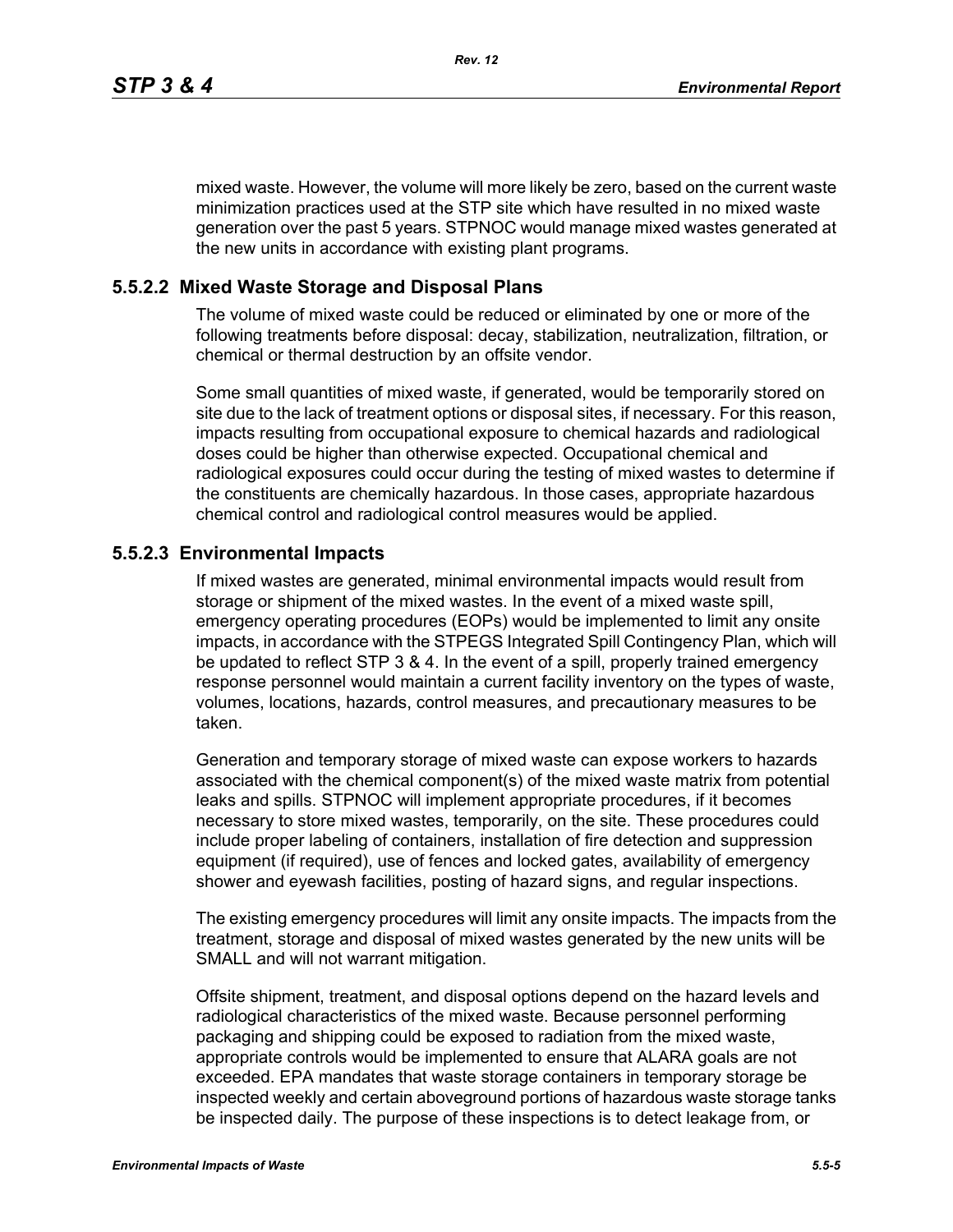deterioration of containers (40 CFR 264). Waste inspection methods could include direct visual monitoring or remote monitoring for detecting leakage or deterioration. In addition, measures would be provided to promptly locate, segregate, and manage the leaking containers to mitigate the effects of mixed waste hazards.

STP 1 & 2 has not produced any mixed wastes for several years, and it is anticipated that little to no mixed waste would be produced at STP 3 & 4. Any impacts from the treatment, storage, and disposal of mixed wastes generated by STP 3 & 4 will be SMALL and will not warrant mitigation beyond what has been described in the previous paragraphs.

### **5.5.2.4 Waste Minimization Plan**

Primary importance would be placed on source reduction efforts to prevent pollution and to eliminate or reduce the generation of hazardous waste. Reducing the quantity, toxicity, or mobility of the hazardous waste before accumulation or disposal would be considered when prevention or recycling is not possible or practical. The existing STP site waste minimization plan currently in use at the site would be updated to apply to the new units.

### **5.5.3 Radioactive Waste (Low Level)**

It is estimated that two ABWRs will generate approximately 948 m3 of LLW annually, as described in Section 3.5.4. Onsite temporary storage facilities for LLW will be designed to minimize personnel exposures from waste waiting shipment. STPNOC will conform to NRC and EPA requirements and guidelines which ensure that LLW is temporarily stored in facilities that are designed and operated properly and that public health and safety and the environment are adequately protected. These requirements and guidelines include the following:

- **The amount and activity of material allowed in a storage facility and the shielding** used also should be controlled by the dose rate criteria for both the occupational exposures at the site boundary and any adjacent offsite areas. Direct radiation and effluent limits are restricted by 10 CFR Part 20 and 40 CFR Part 190. The exposure limits given in 10 CFR 20.1301 apply to unrestricted areas.
- Containers and their waste forms should be compatible to prevent significant corrosion within the container. After a period of storage, the subsequent transportation and disposal should not cause a container breach.
- Gases generated from organic materials in waste packages should be evaluated periodically with respect to container breach. After a period of storage, the subsequent transportation and disposal should not cause a container breach.
- **High-activity resins should not be stored more than one year unless they are in** containers with special vents.
- A program of at least quarterly visual inspection should be established, as necessary.